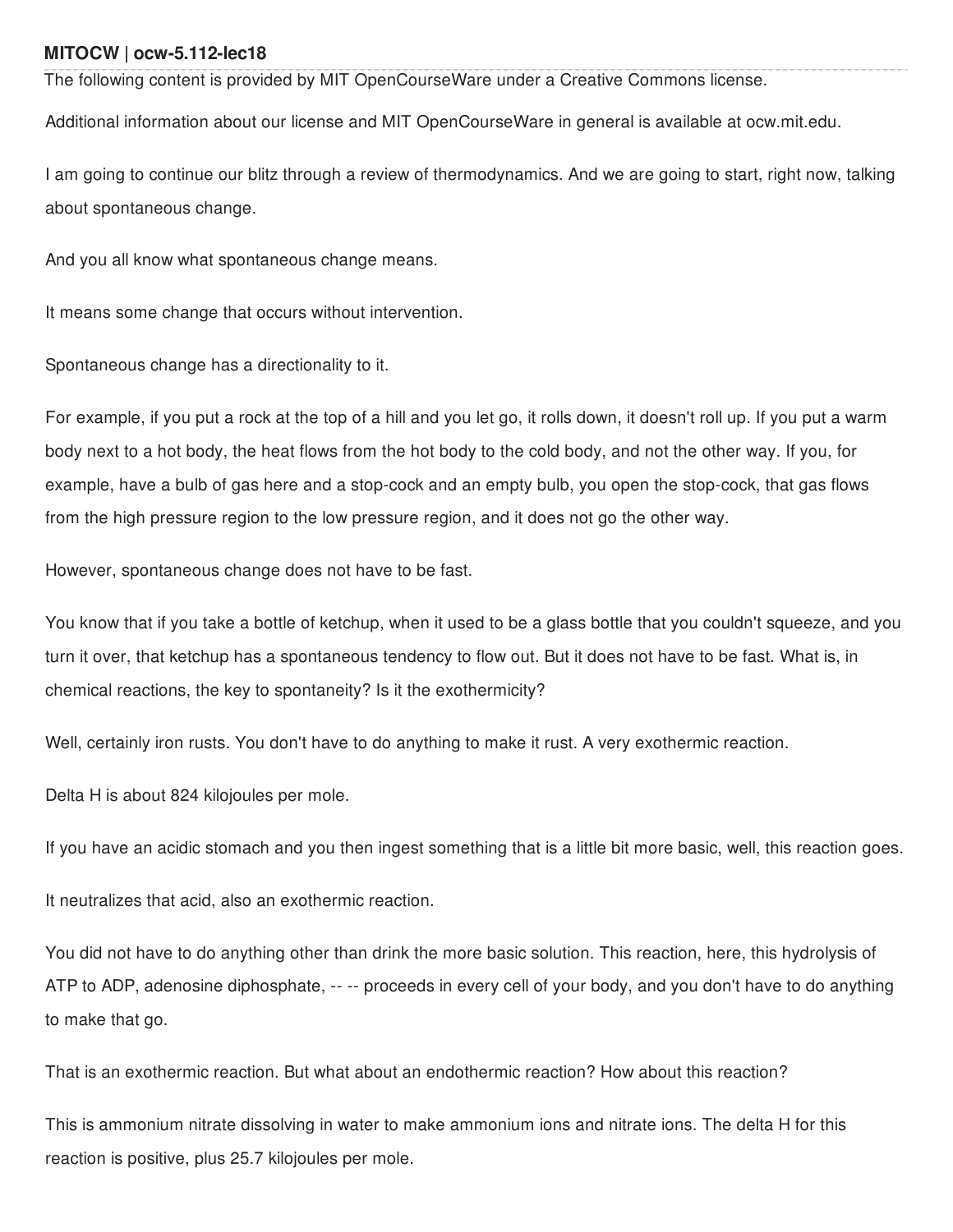It is an endothermic reaction. Is this reaction spontaneous?

Well, yes. We are going to do an experiment anyway. And the experiment we are going to do is, you are going to be given one of these cold packs.

And the TAs can start distributing them.

What you have to do is find the little pouch inside the cold pack that contains the water. You have to press on that, allowing the water to disperse in the material, and you will see if the reaction goes.

If it goes, that cold pack better get cold because this is an endothermic reaction. It is going to remove some heat from the environment. Some of you will get hot packs, and we will see if that is spontaneous.

Is an endothermic reaction spontaneous?

Yes. Is an exothermic reaction spontaneous? Yes, right.

Is delta H the key to spontaneity?

No. What is?

Delta G, right. So, delta G is the key to spontaneity. You already know that when delta G is negative, you have a spontaneous reaction. When delta G is positive, you have a non-spontaneous reaction.

And very importantly, when delta G is zero, that is when you are at equilibrium.

That is what we are going to be talking about in just a few minutes, when delta G is equal to zero.

These are the conditions, of course, for constant temperature and pressure. Delta S, in this expression for delta G, is the change in the entropy.

It is a measure of disorder. When delta S is positive, we have an increase in the disorder.

When delta S is negative, we have a decrease in the disorder. Where do these conditions come from? You are going to talk about that in exquisite detail in 5.60, but I want to give you a physical understanding for what delta G is.

And that is this. Suppose you have an exothermic reaction. It turns out that not all of that exothermicity, not all of that enthalpy, can be released to the outside world to do useful work.

Some of that enthalpy is actually caught up in the product molecules, or can be caught up in the product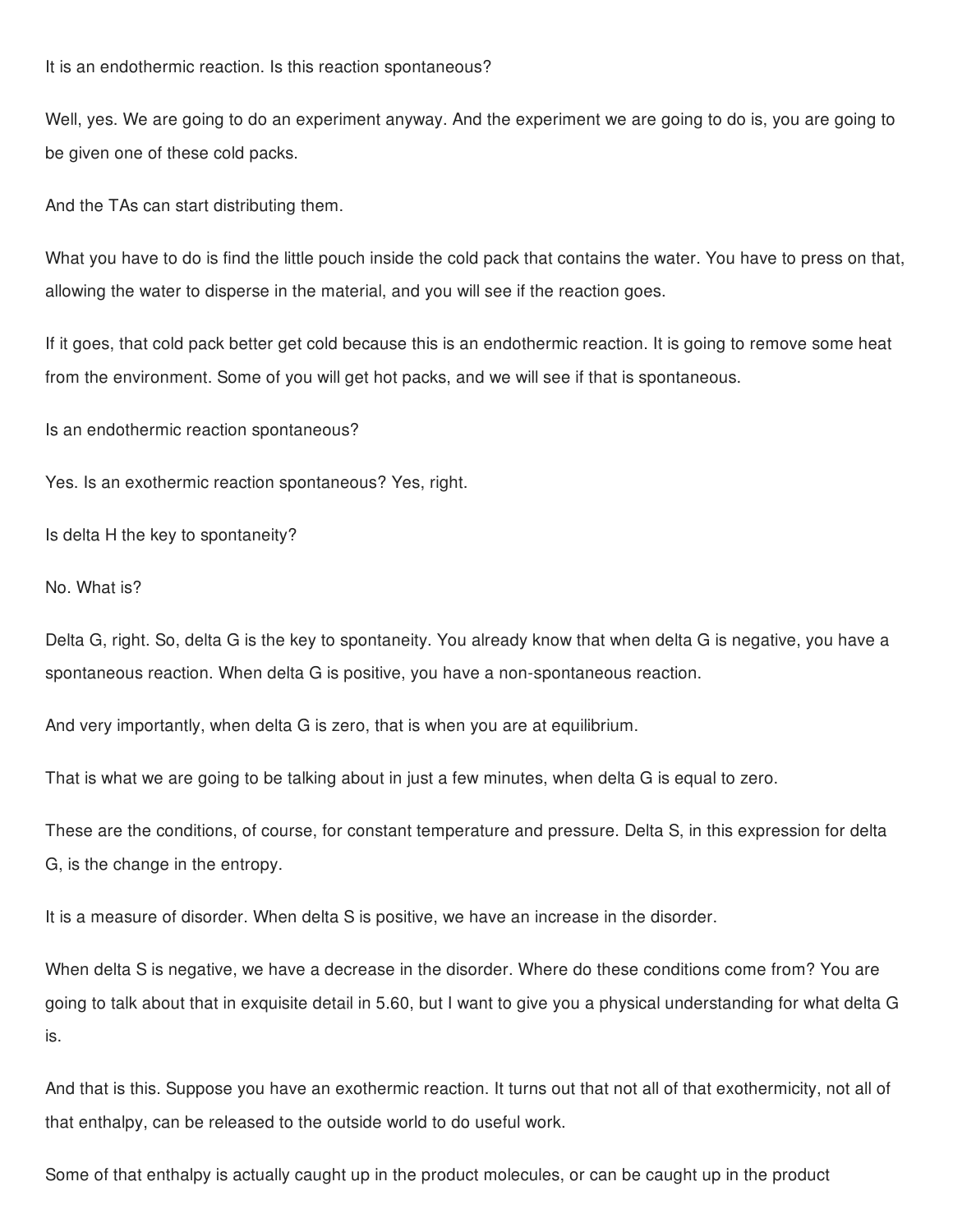molecules. Some of that enthalpy gets stuck in the product molecules. It gets stuck in the vibrations and rotations of the product molecules in the internal degrees of freedom. It is that energy that is not available to do useful work. For some exothermic reactions, here, the amount of energy that is available to do useful work is something smaller than delta H.

It is delta H minus T delta S, where T delta S, then, is a measure of how much of that enthalpy is stuck in the internal degrees of freedom of the molecule.

And so, this delta G is called the free energy because this is the amount of energy that is free to do useful work.

That is what delta G is. For example, if you go home and turn on your gas stove, oxidize some methane, burn some natural gas to heat up the water for your pasta, that delta H is very negative. But let's now calculate delta G. Well, to do that, we need to know what delta S is.

Delta S, I will show you in just a moment, is the change in the entropy. We can calculate that.

But knowing delta S then, we can plug in the delta H and the temperature. What we find is that delta G here is less negative than delta H.

Not all of this enthalpy, not all of that energy is available to the outside world to do useful work.

Some of it, in this reaction, gets trapped or caught in the internal degrees of freedom of a molecule.

And it is not available to do that useful work.

Delta G, in this case, is less negative than delta H.

But let's take the eat, breathe, exhale, pee reaction. The oxidation of glucose, going on in every cell of your body, this reaction also very exothermic. Let's calculate delta G for this reaction. Well, first of all, we need delta S. From that, we can calculate delta G. And, in this case, what do you see? In this case, you see that delta G is more negative than delta H.

In this exothermic reaction, we are getting back all of the enthalpy and then some. We are getting back even more.

And that extra energy is coming from the energy that is tied up in the internal degrees of freedom of the reactants.

In this reaction, here, delta S is positive.

We are increasing the disorder. If we increase the disorder, there are fewer ways to tie up energy in the internal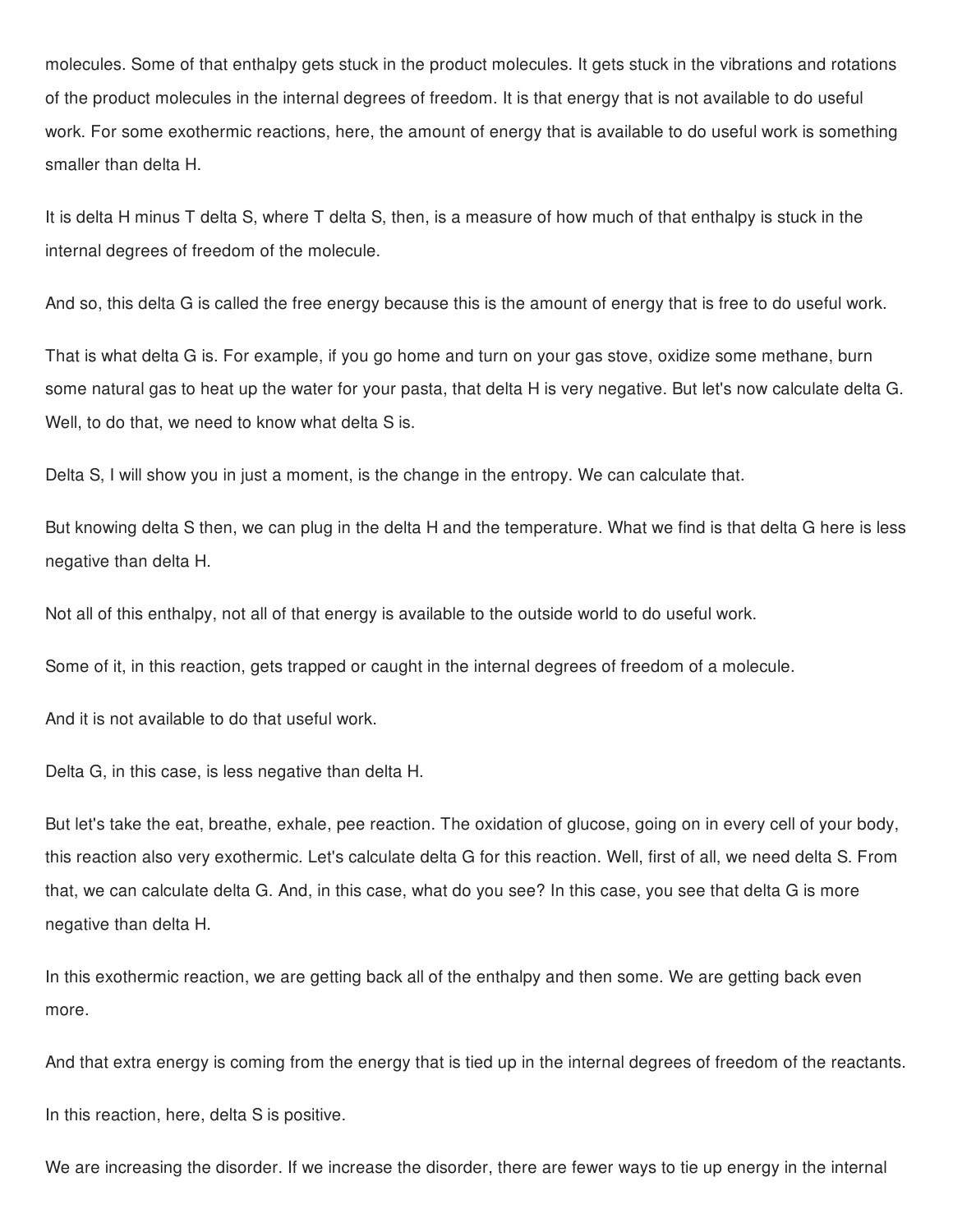degrees of freedom of the molecule. When we increase the disorder, that is what happens. And so, your body has figured out how to get back all of that delta H, and then some.

We are getting that energy out that is locked up in the reactants, in the internal degrees of freedom of the reactants. That is a physical feeling, there, for what delta G is. Entropy for a reaction.

The entropy is calculated from the absolute entropies of the products and the reactants. And so, what you need are the absolute entropies for each one of the products multiplied by the appropriate stoichiometric number.

You sum them all up. And you do the same then for the reactants, the absolute entropy of each one of the reactants multiplied by that stoichiometric number.

Sum them up. Subtract it.

That is the entropy change for the reaction.

Now, one thing I do want to point out is that in the case of entropies, here, these are absolute entropies.

That is rather unusual in thermodynamics.

In thermodynamics usually we look at changes in energies, but here we are talking about absolute entropies.

That is a consequence of the third law of thermodynamics.

You will see how that arises again in 5.60, but right now we are going to use it to calculate the entropy for a reaction. And some reactions here are completely entropy-driven. For example, if you melt ice, this is an endothermic reaction, 6.95 kilojoules per mole.

In going from solid water to liquid water, you have to put energy into the system to do that.

But you know that this reaction occurs spontaneously.

If I had a cube of ice here, it would melt.

This reaction is entropy-driven.

Why? Let's look at it.

Let's calculate delta S for that reaction.

You need the absolutely entropy for water in the liquid phase, that is the product, minus the absolute entropy for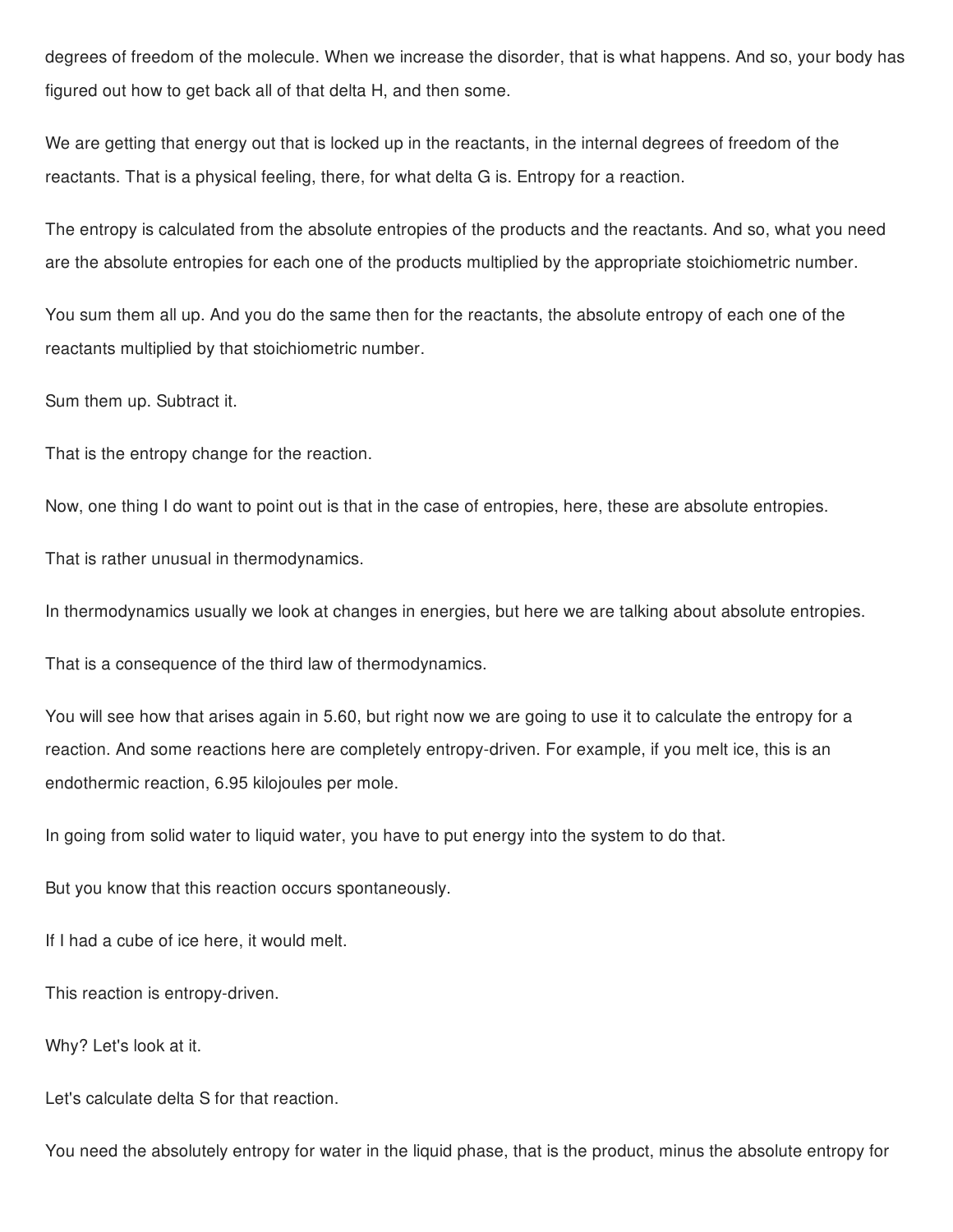water in the solid phase. The difference between the two is positive. We have increased the disorder.

There are less ways to tie up energy in liquid water than there are in solid water, in ice.

And that fact is going to make this reaction then spontaneous, 6.95 positive for delta H minus T delta S.

This term, T delta S, now is larger in absolute magnitude. Therefore, delta G is negative.

This reaction is spontaneous. It is certainly entropy-driven.

The other concept I want to talk about is the free energy of formation, which is analogous to what we talked about last time, the enthalpy of formation. The free energy of formation is the free energy for a reaction that forms one mole of a compound from the elements in their most stable form in the standard state. And our standard state is one bar. The free energy of formation, here, is tabulated like the heats of formation.

You can find tables of free energy and enthalpy of formation for all molecules. However, unlike the enthalpy of formation, the free energy of formation can also be calculated easily by you, which is the following, if you know the enthalpy of formation for some reaction.

Or, for the reaction that defines the enthalpy of formation. And if you know what the entropy change is for that reaction that defines the enthalpy of formation, then you can calculate the free energy here of formation. You have two choices in the case of the free energy of formation.

You can look it up. Or, if you know what delta H sub f and delta S are for the reaction, that defines the free energy of formation or the enthalpy of formation. You can calculate the free energy of formation, here.

Here is a reaction that forms one mole of CO two.

And the delta G for this reaction is minus 394 kilojoules per mole. The delta G for this reaction is defined as the free energy of formation for CO two.

It is so because we are forming one mole of this molecule from the elements in their most stable form in the standard state. The most stable form of the element carbon is graphite. The most stable form of the element oxygen is molecular oxygen.

But what is important about the free energy of formation, here, is that it is a measure of a compound stability relative to decomposition to its elements.

For example, the free energy of formation of carbon dioxide is negative. What that means is CO two is thermodynamically stable relative to decomposition into its elements. Because delta G for this reaction is written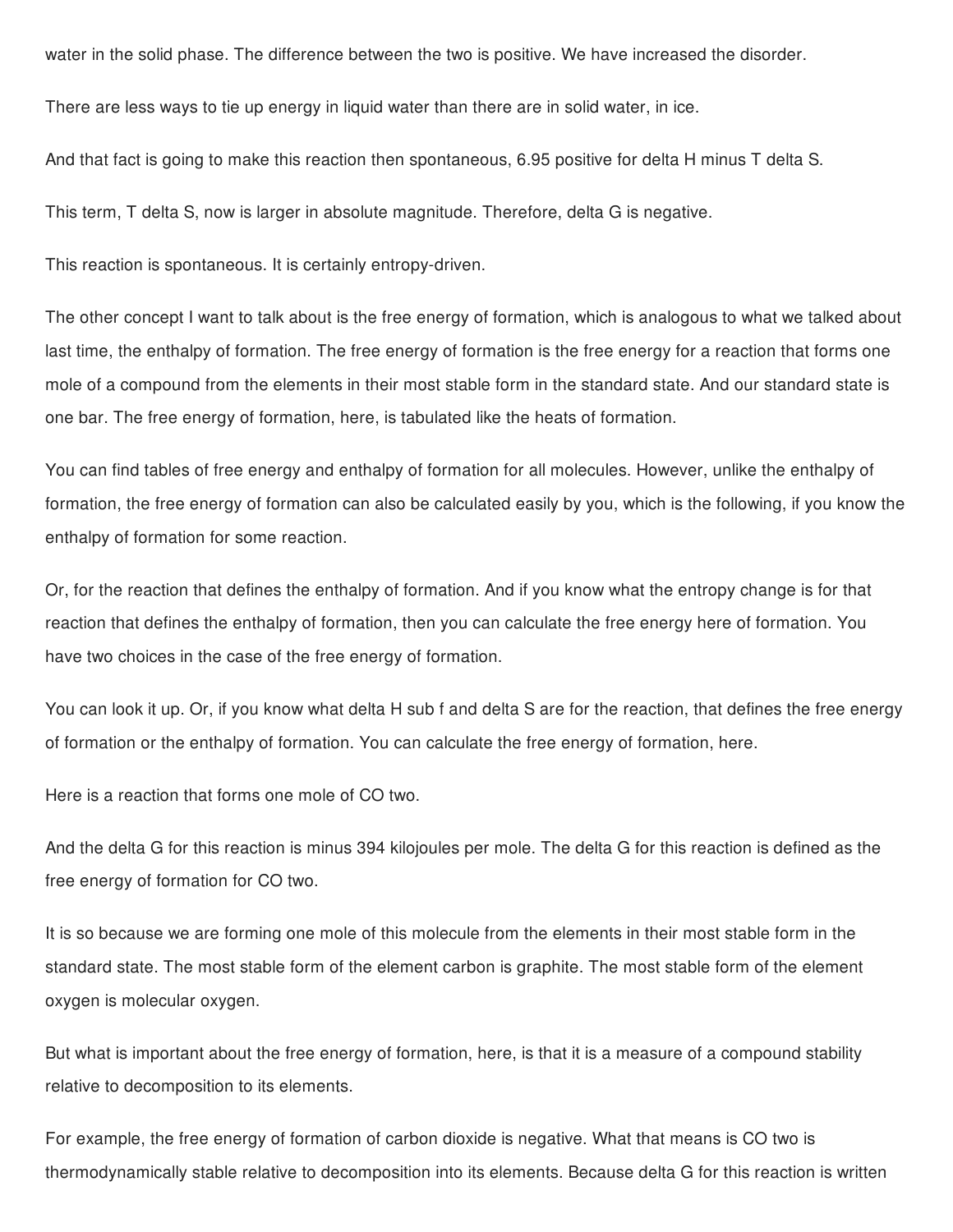as negative. The reaction is spontaneous in this direction. It is not spontaneous in the reverse direction. That is, the decomposition of CO two to its elements is not a spontaneous process.

Therefore, we say that CO two is thermodynamically stable relative to decomposition into its elements.

If you have a free energy of formation for a molecule that is negative, it is thermodynamically stable, but if you have a free energy of formation that is positive, then that compound is not thermodynamically stable relative to decomposition to its elements.

For example, let's look at benzene.

Here is a reaction that forms one mole of liquid benzene from the elements in their most stable form in the standard state, graphite and molecular hydrogen.

The free energy of formation for this benzene is positive kilojoules per mole. That means that this forward reaction, as written, is not spontaneous.

However, the reverse reaction is spontaneous because delta G is minus 124 kilojoules per mole.

And so we say benzene, here, is thermodynamically unstable relative to its elements.

But, even though you might have a reaction, here, that is spontaneous, that is the reverse reaction.

You have a delta G formation that is positive, meaning the reverse reaction is spontaneous.

Even though that reverse reaction may be spontaneous, it also could be very, very slow.

When was the last time you saw a pint of benzene decompose into graphite and hydrogen? You haven't seen that.

I haven't seen that and I am a lot older.

What this means is that even though you might have a thermodynamic tendency to compose, it does not mean that it is going to happen because there is a question of the rate of the chemical reaction. We have two different terms to describe the thermodynamic tendency and then the kinetic tendency, and these terms are the following.

We call the molecules stable or unstable when we are referring to the thermodynamic tendency. That is when we are referring to delta G or the free energy of formation.

If it is negative, the molecule is stable.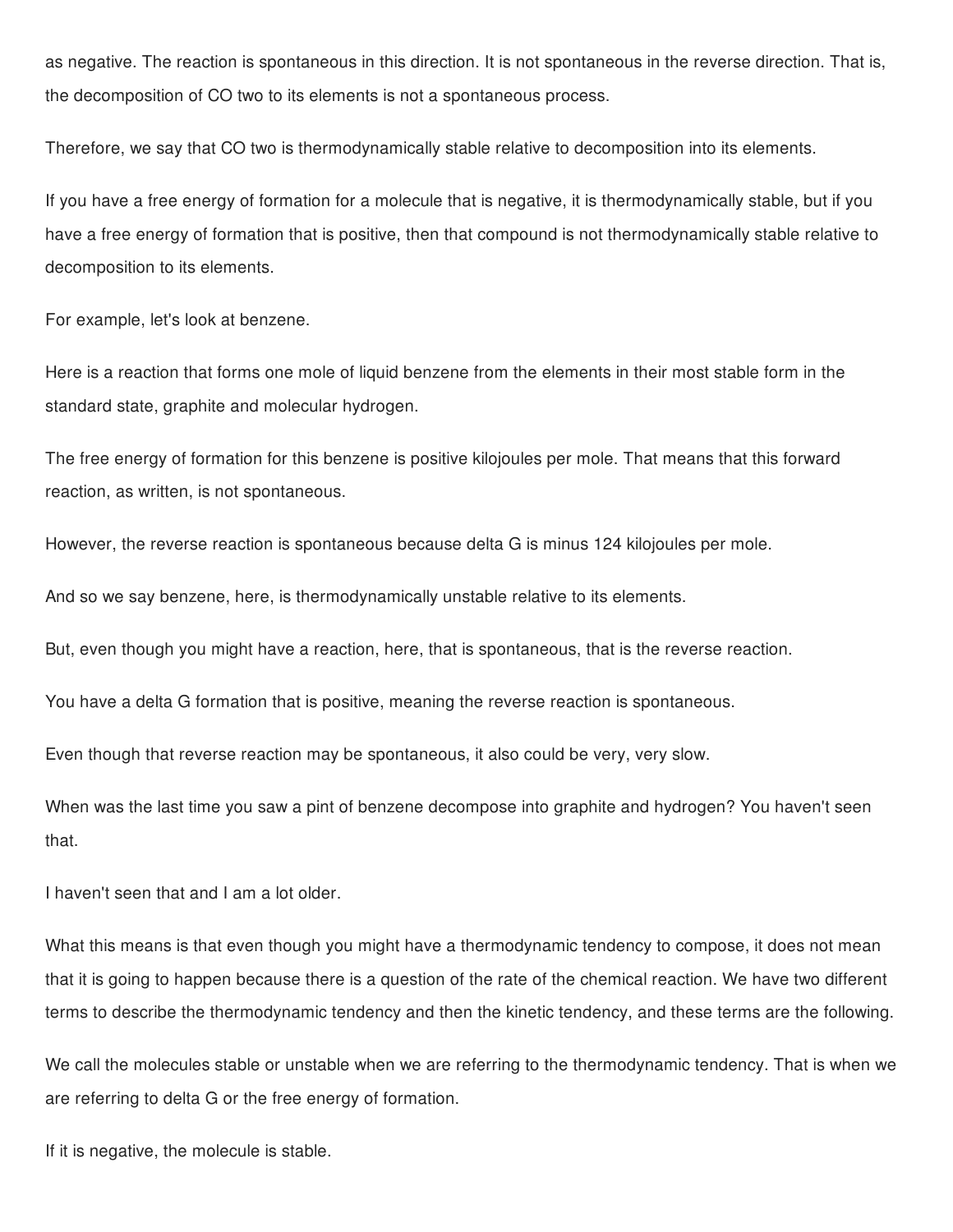If it is positive, the molecule is unstable relative to decomposition. However, we also have to consider the rates. And we have another term to describe the rates. And that is labile and non-labile. If a molecule is non-labile, what that means is that the rate, at which the thermodynamic tendency is realized, is very, very slow.

Benzene, for example, is thermodynamically unstable relative to decomposition into its elements, carbon and hydrogen, but it is non-labile.

The rate at which that reaction happens is just too slow to be of any practical interest to you.

However, if this decomposition reaction occurred very readily, then we would call that molecule labile.

That is, the rate of the decomposition is something that is going to affect your ability to handle that particular compound or that molecule. Like the enthalpy of formation, the free energy of formation can also be zero.

Last time, we talked about how the enthalpy of formation for hydrogen, oxygen, chlorine, xenon, all of that, had zero enthalpy of formation.

Well, all of these molecules have zero free energy of formation because they are all in the most stable form already, in the standard state. The free energy of formation of bromine liquid and mercury liquid is zero. Because they are in the most stable form at the standard state.

The free energy of formation of carbon in the form of graphite, sodium solid, iron solid, iodine solid.

Those free energies of formation are all equal to zero, but the free energy of formation here of bromine in the gas phase is not equal to zero. Because bromine gas is not the most stable form in our standard state.

Liquid bromine is, so it is going to take energy to produce bromine gas. So Delta G of formation is not going to be zero. Likewise, the free energy of formation of diamond is not equal to zero.

Because carbon, in the form of diamond, is not the most stable form of carbon.

Graphite is. This is going to take energy to form that configuration of carbon.

So free energies of formation are very important in terms of understanding the thermodynamic stability of molecules.

Just a review, here.

If you want to calculate delta G for a reaction, what can you do? You can take the free energy of formation for each one of the products, multiply it by the appropriate stoichiometric number, since those free energies of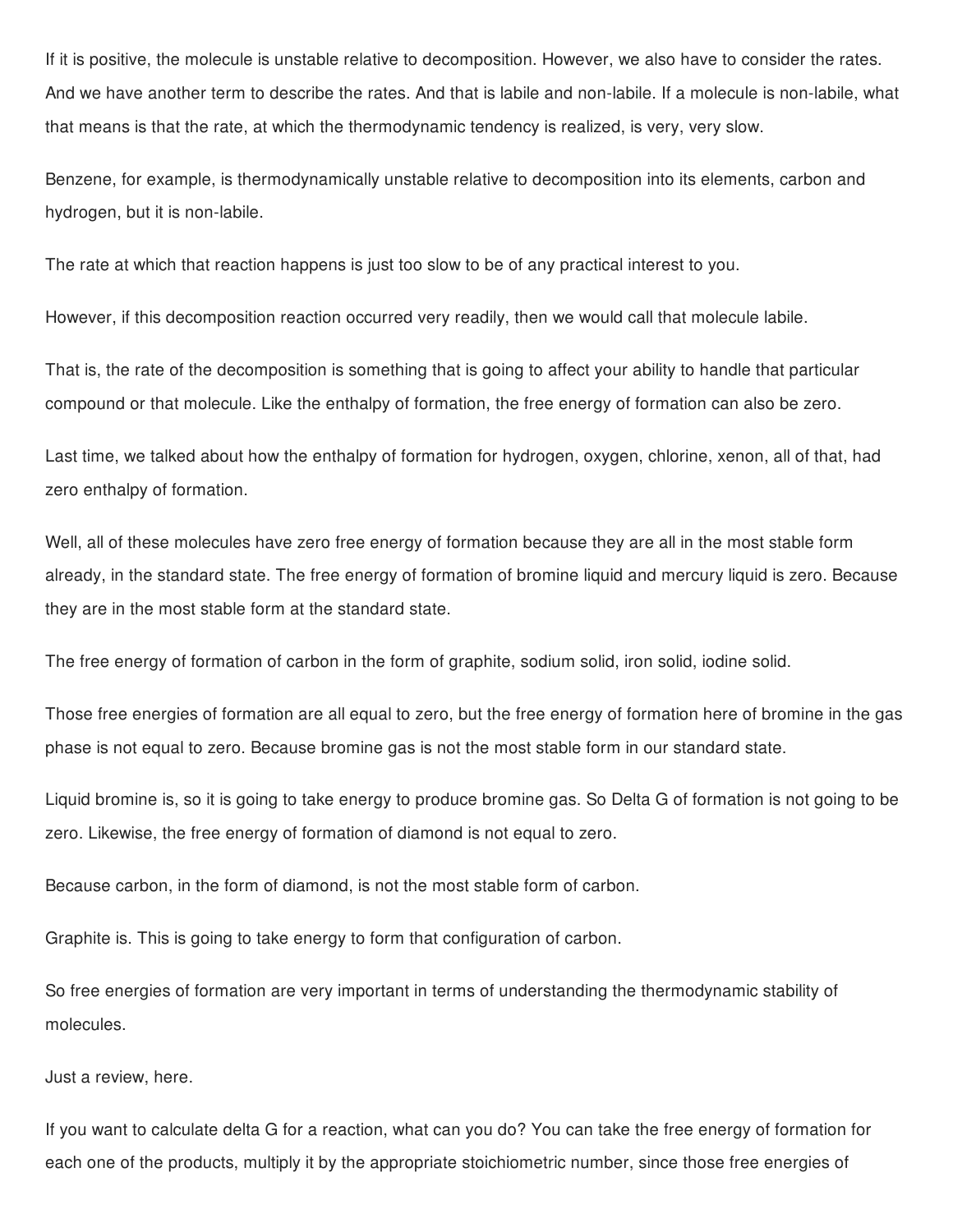formation are given per mole, add them all up, and then do the same thing for the reactants.

Free energies of formation for each of the reactants.

Stoichiometric number. Add them all up.

Subtract the two. That is the delta G for your chemical reaction. Like delta H for the chemical reaction, which you calculated from the differences in the heats of formation, the products and reactants, note that this is products minus reactants.

This is different from when you calculate delta H, for example, from bond enthalpies.

That was reactants minus products.

Something to remember. But again, in the case of delta G, we can calculate it from knowing the free energies of formation of the reactants and the products.

But we can also calculate it from this expression.

If, for example, you know the enthalpy change for a reaction and you know the entropy change for a reaction, you can calculate the free energy change from these two quantities. You have two choices to calculate the free energy change of some chemical reaction, depending on what information is known or is given to you.

Now, I want to talk kind of briefly about controlling the spontaneity of a chemical reaction.

And, to do so, I am going to talk about this molecule, which is sodium bicarbonate.

Sodium bicarbonate is better known as baking soda.

It is what you put into some batter of soft baked goods that you want to make. What happens is that the sodium bicarbonate decomposes and two of the products are gases, CO two and water. And so, in your batter, what you get are these bubbles of CO two and water.

And what happens is that the dough starts to harden around these bubbles. And then, of course, eventually, the CO2 and water leave, are completely driven off, but what that leaves behind in the batter is a very porous structure, so porous that after you remove it from the oven you can actually put your teeth into it.

Have you ever left out the baking soda in some soft baked goods? You cannot get your teeth into it, right? So, this is an important reaction. But this is a reaction, here, that is very endothermic. It does increase in the entropy, but at room temperature, this reaction has a positive delta G. This reaction does not proceed.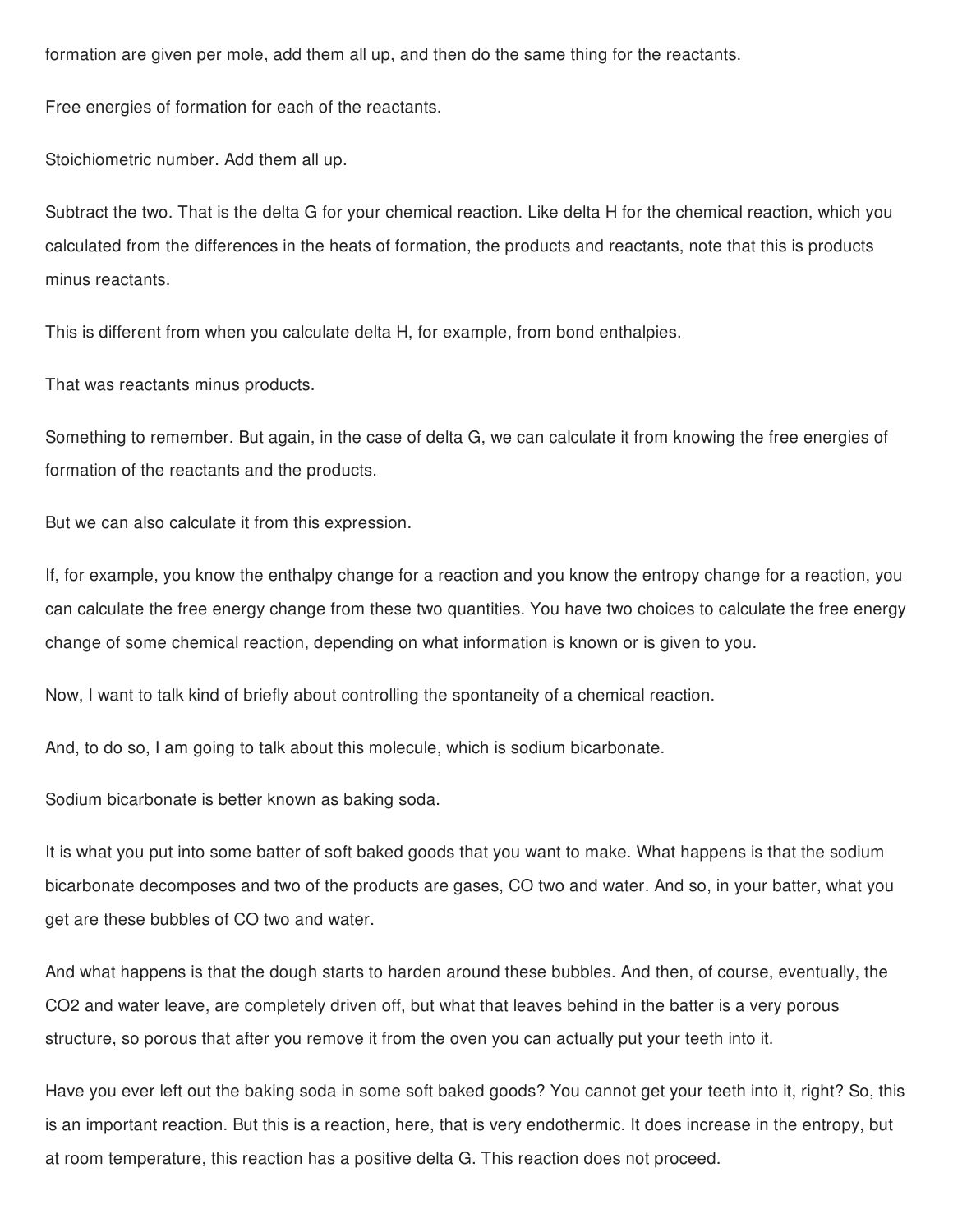It is non-spontaneous in the forward direction, as written. And that is good because you do not want this reaction to start when your batter is still on your kitchen counter. You want it to start when it is in the oven. What happens as we raise the temperature, here? For the purposes of what we are going to do, we have the same delta H and delta S.

But now, when we calculate delta G, the temperature, here, is going to be our baking temperature of 350 degrees Fahrenheit. And now, what you see is delta G is negative, minus 14 kilojoules per mole.

All of a sudden, this reaction became spontaneous. And we made it spontaneous simply by increasing the absolute magnitude of T delta S.

We increased it by increasing the temperature, in this case. We made it spontaneous by raising the temperature. For some reactions, we can do that. We can find a temperature at which the reaction will be spontaneous.

Let's look at the particular conditions.

Delta G is a linear function of the temperature, so let me draw that for this particular case, for the sodium bicarbonate decomposition.

The slope of this line for this reaction is, of course, minus delta S. The intercept is delta H.

And now, let me just draw a zero here.

What I want you to notice is that there is some temperature that I am going to call T star.

There is some temperature at which the sign of delta G changes. You see that below T star, delta G is positive. Below those temperatures, such as room temperature for the sodium bicarbonate decomposition, delta G is positive.

We have a non-spontaneous reaction.

Above some temperature delta G has become negative.

We have a spontaneous reaction. We can calculate the value of this T star, where the spontaneity switches, by setting delta G nought equal to zero and then solving for T star. Let's do that.

I rearrange this to give me T star is equal to delta H over delta S. For this reaction, I know the values of delta H and delta S.

And for this reaction that value of T star is 406 Kelvin.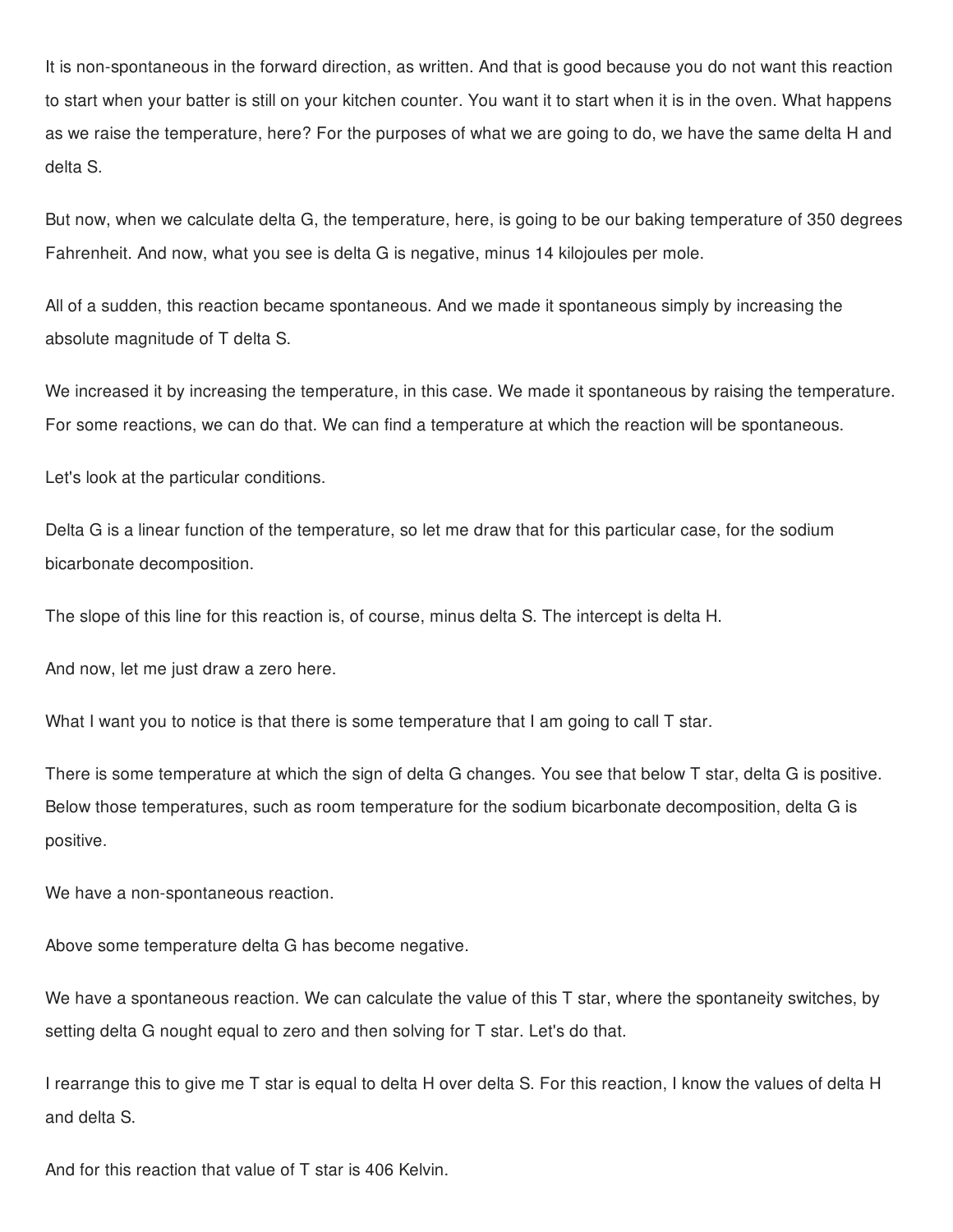So, your oven has to be higher in temperature than 406 Kelvin if you want to make some baked goods that you can put your teeth into. For some reaction, in this particular case here that is endothermic, delta H greater than zero, in which case we have an increase in entropy, that reaction is spontaneous whenever the temperature is above some temperature T star.

But we also have reactions which are exothermic, delta H less than zero, and reactions in which the entropy decreases. Delta S is less than zero.

And I have plotted that line here, delta G versus T.

For the opposite condition, we have the opposite slope because delta S has changed sign.

In this case, the reaction will be spontaneous whenever the temperature is below some temperature T star. And you can see that by looking at the relative signs in this expression.

If delta H is less than zero up here, then we have a negative quantity right here. And, since delta S is less than zero, we have minus times a minus, which is a plus.

This term here is positive, this term is negative, and so this positive term better not be in absolute value very much larger than delta H here.

If it is, then we are going to have a positive delta G, but if this term is small compared to the absolute value of delta H, then we will have a spontaneous reaction at low temperatures. So, you want to keep this term small. That is why it is spontaneous when T is less than T star. But we can also have reactions that are exothermic and reactions in which the entropy increases. In this case, you have the best of all worlds.

In this case, this reaction is spontaneous at all temperatures. You cannot adjust the spontaneity of this reaction by temperature.

This is always going to be negative.

Delta H is negative here, minus T delta S.

This is going to be minus a positive number.

A negative minus a positive number is always a negative number, always spontaneous. And then, finally, we can have a condition where we have an endothermic reaction, delta H is greater than zero, and where the entropy decreases, delta S is less than zero.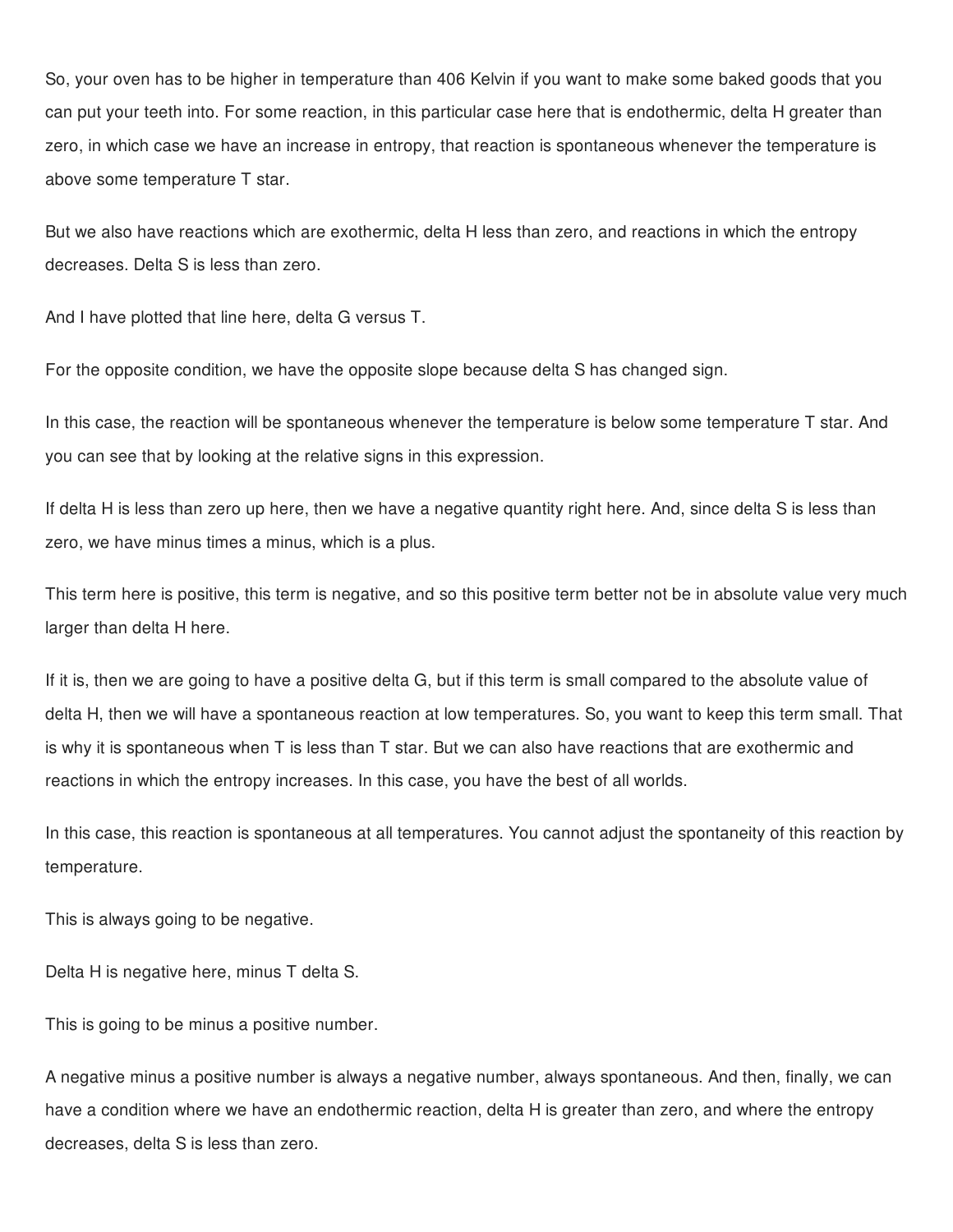In this case, the reaction is never spontaneous, no matter what temperature you do.

You cannot adjust that non-spontaneity with temperature. Delta H, you can see that, is going to be positive. And since delta S is negative, we have a minus times a minus, that is positive, delta G is positive at all temperatures.

So we have failed to adjust the spontaneity with temperature for some reactions that are endothermic and in which the entropy decreases.

What we have been talking about are values of delta G that are standard state. We have been talking about delta G nought, one bar pressure.

That is what we have been talking about.

What that means is that the delta G nought for any reaction means that we have one atmosphere each of the products and the reactants. That is what delta G nought means. That our famous reaction here, argon-boron, argon plus boron going to carbon plus deuterium. Let's take this reaction.

When I give you a delta G nought for this famous reaction, what that means is that that is the delta G nought when the partial pressure of the reactant A is one bar, and the partial pressure of reactant B, is one bar and the partial pressure of product C is one bar, and the partial pressure of product D is one bar.

That does not seem real useful, because say you were going to start a reaction and you just start it even with one bar of A and one bar of B, this is not the delta G under those particular conditions. We have to be able to calculate delta G under any conditions. Not just our standard state conditions. And that is what we are going to do with this expression. We are going to be able to calculate a delta G at any time during a reaction.

We can stop a reaction, and we can measure the partial pressures of the reactants and the products present, and we can get from that, then, a delta G for a reaction at that particular point. That is what we are going to do, here. What have I got written here?

I have delta G is equal to this delta G nought, the standard state delta G, plus RT ln of the partial pressure of product C over some reference pressure raised to the appropriate stoichiometric number, times the partial pressure of the other reactant, divided by some reference pressure raised to the appropriate stoichiometric number. And that is all over the product of the partial pressure of A over that reference pressure, raised to the appropriate stoichiometric number, times the same for reactant B.

What this ratio here of partial pressures is, or what it is called, is the reaction quotient, Q. It is the ratio of the partial pressures present during any time during the reaction.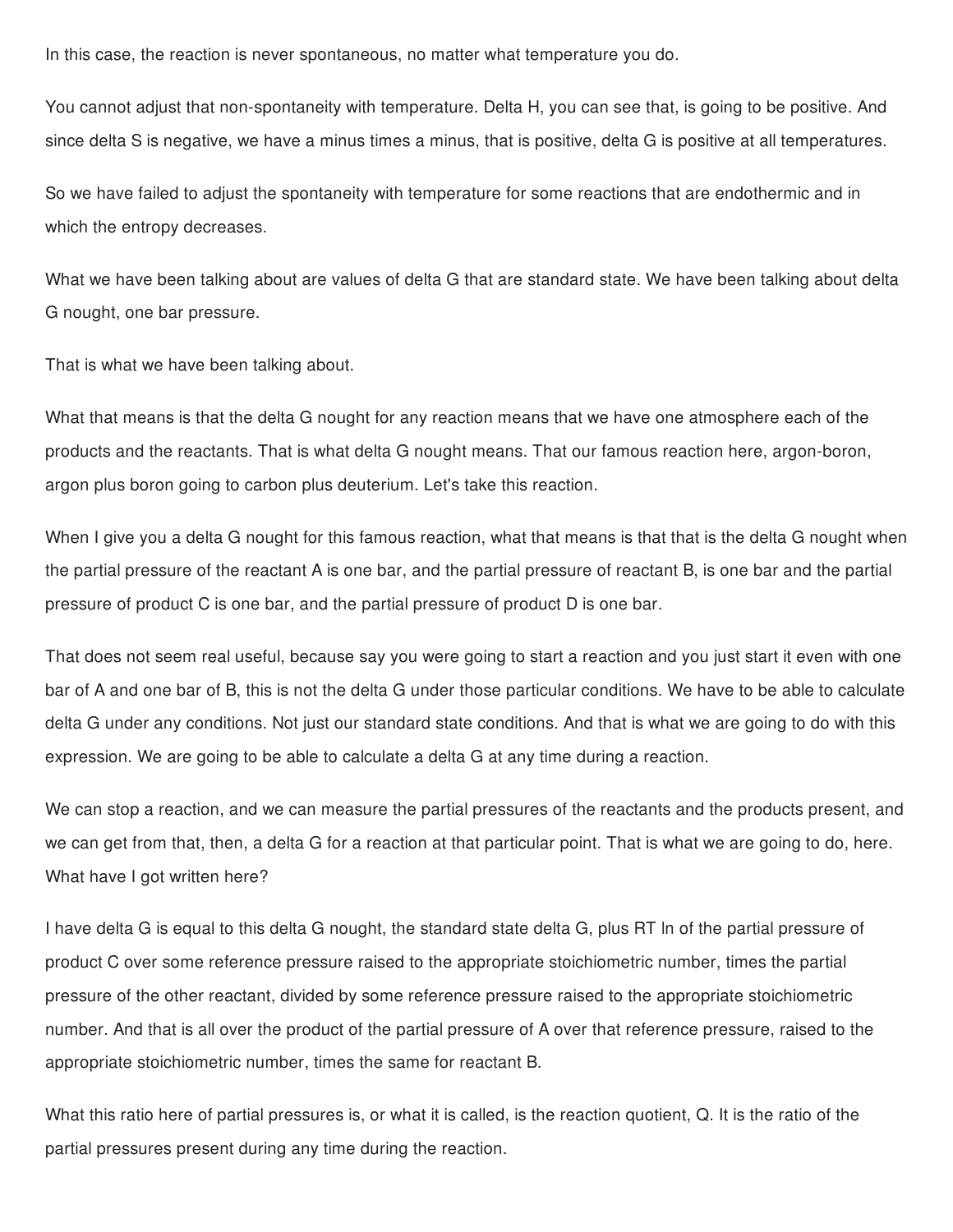Not necessarily at equilibrium -- at any time during the reaction. That is what Q is here.

And so in this way, with this expression, we are going to be able to calculate what delta G is for the reaction at any time outside of this special standard state of one bar pressure for each one of the reactants, one bar partial pressure for each one of the products.

Where this expression comes from is, again, discussed in exquisite detail in 5.60.

You will see where it comes from later, but right now we are going to use it to calculate delta G at any time during the reaction. But now let me point out that our reference pressure right here is one bar.

What I am going to do is substitute a one in here for each one of the reference pressures, so that my reaction quotient is going to look like this.

And I did not put in the bars because what you are going to do is put in the pressures in bars. And then, the reaction quotient will be just fine. You have to use bar pressure here, since that is our standard state.

That is our reference pressure. Now, keep this in mind.

This is important. We are going to use this again in just a moment. Let's start talking about the equilibrium constant. Here is our famous A plus B going to C plus D reaction.

We already said if delta G, for this reaction as written is negative, then that forward reaction is spontaneous.

If delta G for that reaction is positive for the reaction as written, what that means is then, the reverse reaction is spontaneous. And now, very importantly, if delta G is zero, then we are at chemical equilibrium. Notice this is delta G equal to zero. This is not delta G nought equal to zero. A big difference here.

This is delta G equal to zero. Then, we are at equilibrium.

What I am going to do is I am going to bring back my expression that allowed me to calculate delta G at any arbitrary pressures of the reactants and the products.

And I just said that equilibrium, here, is defined by delta G being equal to zero, so I am going to plug in a zero right in there.

If that is the case, then I am going to rearrange this equation. I am going to bring delta G over to the other side, and that is what I do here on the next slide. I have delta G nought is equal to minus RT ln of this reaction quotient.

Now, we have a special condition here. And that is when delta G is equal to zero, when we are at thermodynamic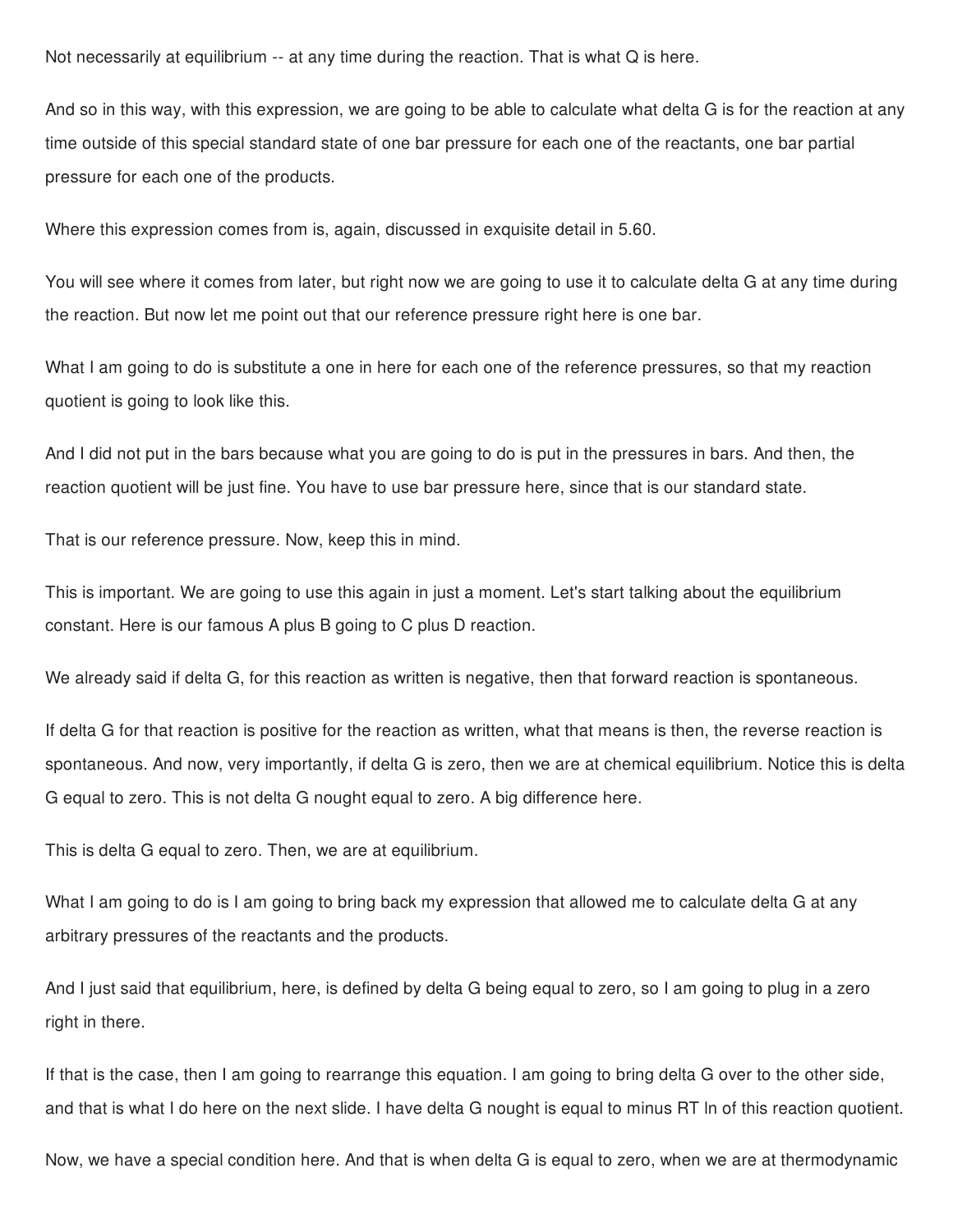equilibrium this reaction quotient has a special name.

That special name is the equilibrium constant, K. This reaction quotient is equal to the thermodynamic equilibrium constant.

And it is so only when delta G is equal to zero.

Not delta G nought equal to zero.

We get the equation, delta G nought is equal to minus RT ln of K.

That is where this particular expression comes from.

So, the reaction quotient is equal to K when we are at thermodynamic equilibrium. Now what we are going to do is set up some equations here that are going to allow us to quickly tell when our reaction is at equilibrium.

We are going to compare Q to K. Let's do that.

Here is that general expression I had that allowed me to calculate delta G at any arbitrary pressures of the reactants and the products. Here is the expression delta G nought at equilibrium, delta G nought equal minus RT ln of K.

What I am going to do is substitute this delta G nought into here right in there. Let me do that.

I am just going to plug it right in.

So, I have minus RT ln of K plus RT ln of Q.

Now I have the difference between two logs. The difference between two logs is the log of the quotient of those arguments of the logs.

So, delta G then is RT times ln of Q over K.

Remember what Q is?

It is this ratio of instantaneous partial pressures.

If we have a reaction running and we somehow measure the partial pressures at some time, and we calculate the reaction quotient from that and then we find that Q is less than K, the equilibrium constant, what that means is that we have fewer products present than equilibrium says we should have -- -- because Q is less than K.